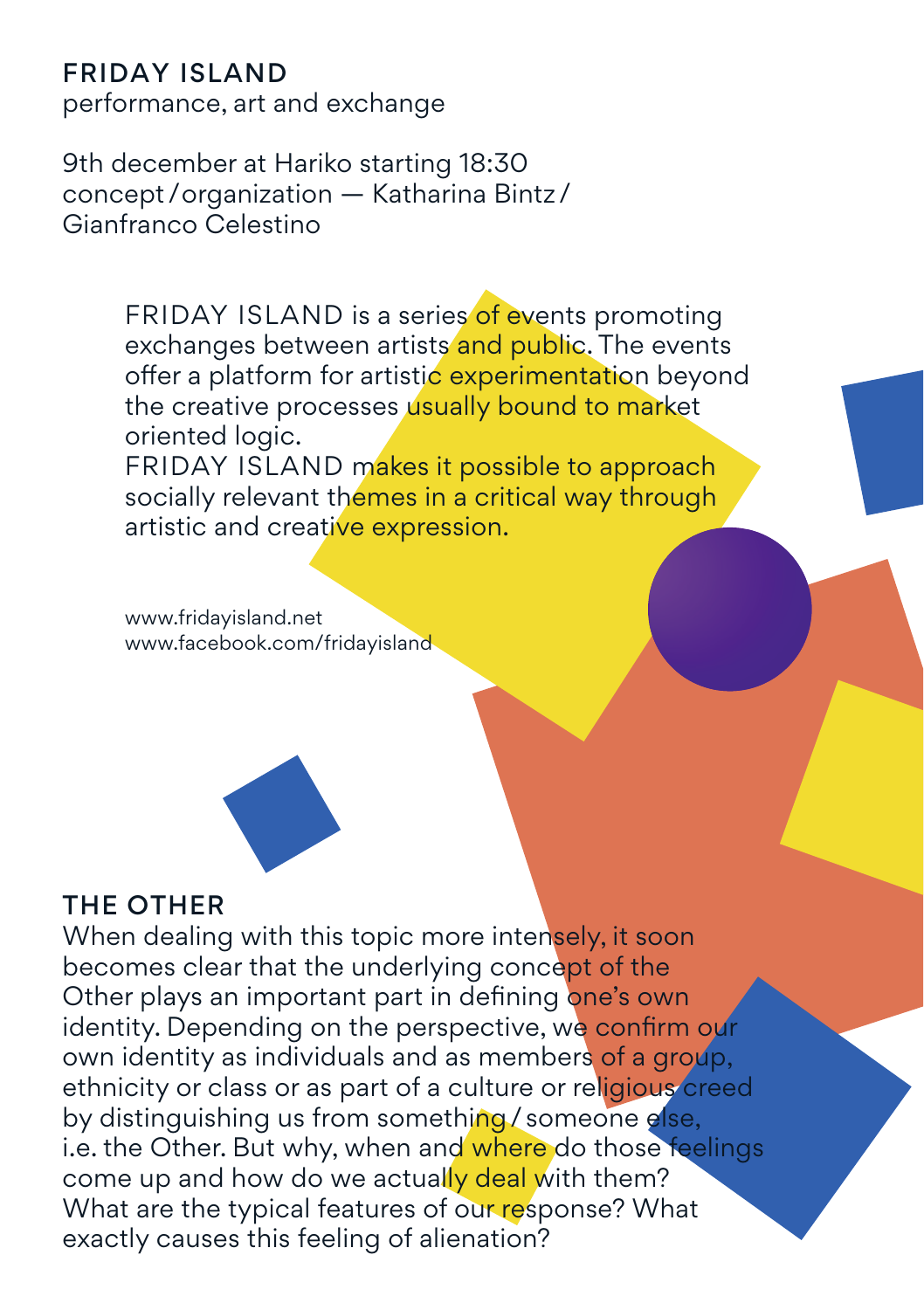#### green monster in Luxembourg // Marta Pisco (PT/NL) & Susanna Brenner (D/NL) and WITH THE participation of Serge Ecker (LU)

The Green Monster Project is about dealing the different, the alien, and it aims at depicting a society by watching how it reacts to an "intruder". This "intruder" is soft, non-aggressive, but somehow still very provoking. The "other", the otherness outside and inside of each one of us, is the motor of this idea from the right beginning. The Monster is sexless and he does not speak, so one can't tell who's inside of it. This stays as the most intriguing and most important aspect for everyone experiencing the monster on the streets.

The project from Marta Pisco, theatre maker, born in Lisbon on 15.11.1974, educated as an architect, who did her master at DasArts in Amsterdam, and Suzanne Brenner, working as video artist in Amsterdam, is developed in threephases: a research period, a filmed street performance, and a show (rough-cut). The resulting footage is a sort of documentary of a determined city, through the eyes of the Monster. Cave/ 18h30 – 21h00 /continious

#### The other-me // Marion Rothhaar (LU/SU) & Marc Planceon (LU/FR)

Dans cette performance nous partageons en live l'expérience humaine, organique, et vraie d'une femme qui se retourne sur son passé et décrit des temps de sa vie de jeune fille gymnaste, championne de GRS (gymnastique rythmique) en l'Allemagne de l'Ouest, juste avant la chute du mur. Cela parle de la distorsion qu'a pu produire en elle dans son corps et son esprit les exigences des Jeux Olympiques et nous voyons comment l'on peut devenir étranger à soi même, «une Autre». Le corps idéal, idéalisé et sa transformation. La performance parle du corps de la femme et de l'enfant et spécialement du corps sportif dans la société.

Marion Rothhaar est née en 1972 à Zweibrücken, metteure en scène et dramaturge pour le théâtre et la danse, et Marc Planceon, acteur, danseur, performeur, questionneront l'opposition ou le rapport de l'art et du sport. Ils élargiront leurs propos en se référant à d'autres expériences de femmes enfants sportives et qui ont été confrontées aux distorsions du corps. Salle de danse, 3e étage/ à 19h00 /durée: une demie heure

# Team Building Day // Jeff Schinker (LU) WITH Tara Donnell,

Rosalie Maes and Luc Lamesch Le texte raconte une journée dans une entreprise siégée au Luxembourg. Une journée consacrée au «Team Building», donc à la consolidation du travail en équipe au bureau. L'histoire est racontée à travers quatre perspectives narratives différentes, et chaque perspective a recours à une langue différente. À travers le texte, le rapport à l'autre est problématisé et thématisé de différentes façons:

la situation linguistique du Luxembourg est évoquée comme un enrichissement, une aubaine – alors qu'en ce moment, des courants populistes s'en prennent à la richesse linguistique. Le texte cherche à montrer comment cette même situation peut être non pas un obstacle, mais un accès, une ouverture à l'autre, à ses

différences. Ensuite, le rapport à l'autre est évoqué dans son aspect le plus difficile: on ne choisit évidemment pas les collègues de travail, situation encline à des tensions. Le team-building constitue-t-il un remède? Ou n'est-il qu'une stratégie de plus d'un capitalisme tardif qui ne cherche que le bénéfice et qui, pour ce faire, exploite les hommes qu'il soumet à ce but? Pour la soirée il y aura une lecture scénique au cours de laquelle Jeff Schinker et trois acteurs donneront vie aux quatre voix du texte. Salle de danse, 3e étage/ à 20h00 /durée: 30 min.

#### Civic Integration Device // Thiago Antunes (BE)

Civic Integration is the applied term for the courses designed to facilitate the adaptation of newcomers in some European countries, consisting in courses of language and acculturation, mandatory for those interested in getting residence and work permits. The Civic Integration Devices conceived by Thiago Antunes question what integration stands for. Through machines that impose physical proximity and restrain the movement of the body, they oblige the visitors to cope with the presence of the other in its materiality. The idea of integration as etiquette and civilization is refused and replaced by a sensorial approach. They are invited to share food and drink, to play with objects, to touch and to smell the other person, negotiating the territory of a table where they have their hands tied to one another, and their necks locked. The Civic Integration Devices address the creation of affects as a political matter triggered by acknowledging the physicality of the other. Parterre/ 18h30 – 21h00 /en continue

#### The Initiators

#### Katharina Bintz

Born and grown up in Luxembourg , Katharina Bintz worked in Bremen as an assistant director and studied acting in Hamburg, Germany. There she played at Lichthoftheater, Monsun Theater, Kampnagel and at the Schauspielhaus Hamburg where she worked with Katie Mitchell and Martin Crimp. Since 2016 she studies Fine Arts specialising in film at the University of Fine Arts of Hamburg. Based in Luxembourg and Hamburg.

#### Gianfranco Celestino

Born in Turin, Italy, Gianfranco Celestino studied classical piano at the Conservatory G. Verdi in Turin, Italy (1992) and dance-theatre at the Folkwang University of the Arts in Essen, Germany (2000). Since 2004 he lives in Luxembourg. He has worked among others with Les Ballets C. de la B ( B), Unit.Control ( L) and ARAZZO Tanztheater ( D ). Since 2002 he is working on his own choreographies

> To support the artists' work please leave a contribution in our donation box.